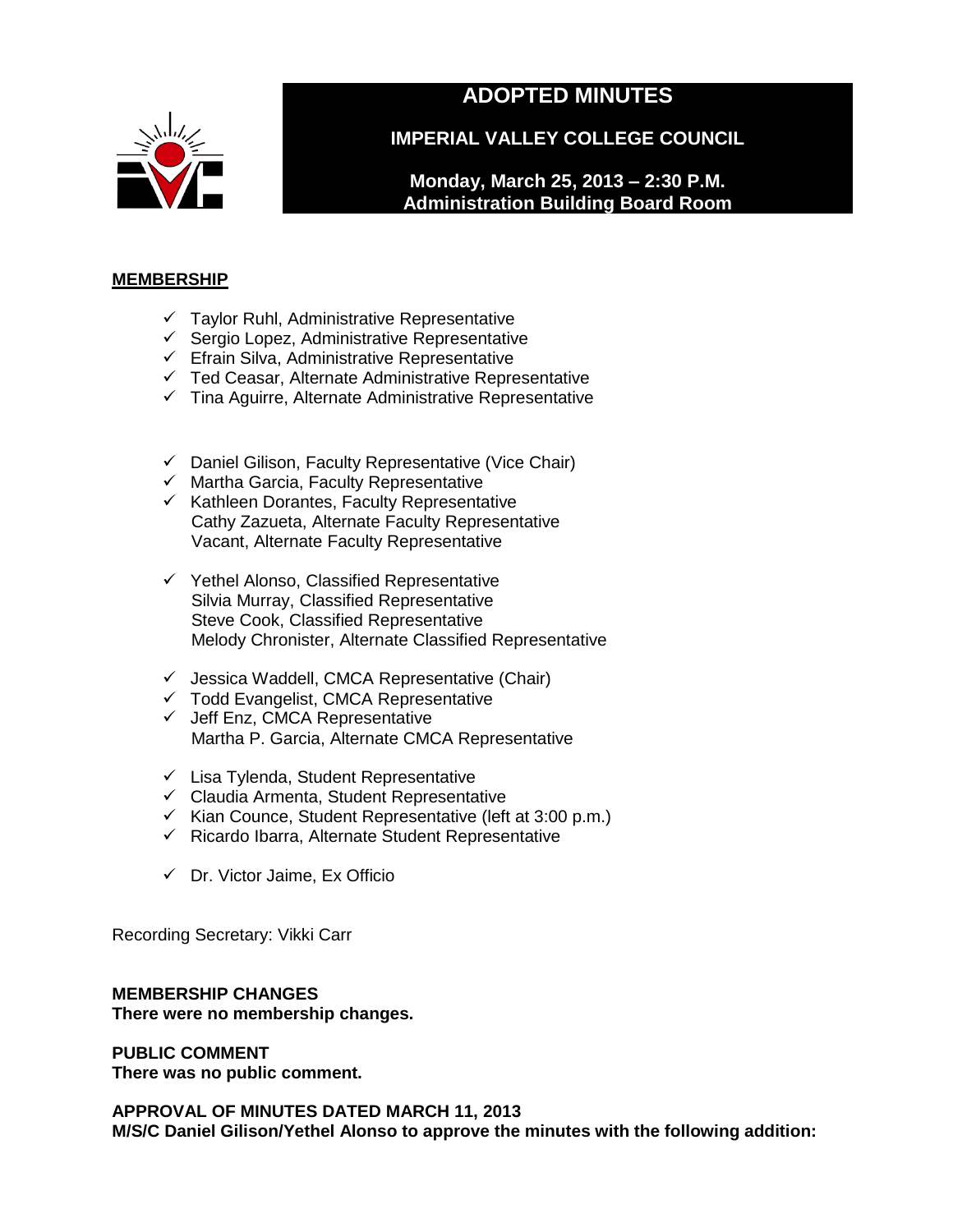- **On page 5, add the following bullet under points made in favor of the suspension of Campus Hour:**
	- **Available classroom space**

# **AREA REPORTS/UPDATES**

#### **College Council Report**

Chair Waddell wished everyone a good spring break.

#### **Measure J and L Report**

VP John Lau reported the 900 would be completed this summer and buildings 200, 300, and 800 are of high priority.

### **Program Review Update**

Dean Taylor Ruhl reported that that the next EMPC meeting has been canceled. He stated that the program review would be coming to the College Council for approval soon.

Chair Waddell stated there would be a special College Council meeting.

Vice Chair Gilison stated it would most likely be on May 6, 2013.

#### **Budget Update/Financial**

VP John Lau stated the budget instructions went out and the deadline is March 31, 2013.

#### **ASG President Update**

ASG President Lisa Tylenda reported the following:

- Presidential debates will be held tomorrow.
- Cesar Chavez celebration will take place on Thursday, March 28, 2013.
- Elections will take place on April 8-9, 2013. Then she will officially be done.
- Beautification Committee will be doing a cleanup on April 12, 2013.
- Start up for Phi Beta Kappa will be paid for by ASG. Dean Sergio Lopez will be the administrator of record.

### **President's Update**

President Jaime reported the following:

- Accreditation visit took place. He discussed the changes from the team and the organizational change they had in conducting the visit.
- Visioning sessions will start in the fall.
- Wished everyone a great spring break.

## **SUB-COMMITTEE REPORTS**

# **Competitive Athletics Committee**

No Report

**Environmental Health & Safety Committee**  No Report

**Facilities and Environmental Improvement Committee** No Report

**Marketing Committee** No Report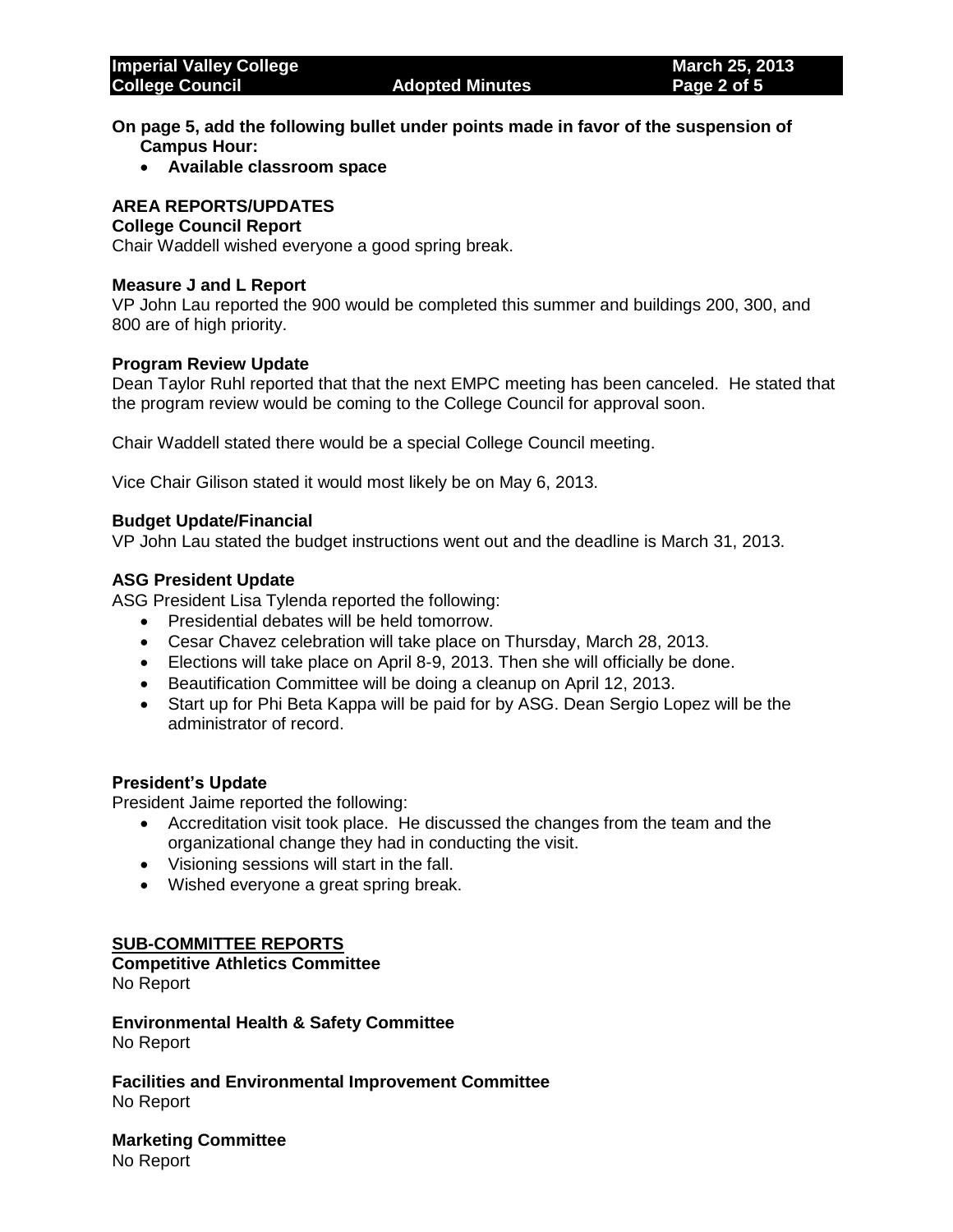## **Student Affairs Committee**

No Report

Chair Waddell reported there were no reports received.

Vice Chair Gilison asked to discuss the Evacuation Drill which falls under the Environmental Health & Safety Committee.

Vice Chair Gilison asked for feedback on the fire drill.

Adjunct Instructor Mike Capeci spoke and stated five people (Tim Nakamura, Gina Madrid, Gail Parish, Mike Capeci, and another instructor) attended the debriefing. He stated that the opinion was that this last fire drill was better than the first one. He stated there were issues such as the audible system especially in the DSP&S area. He recommended that the next debriefing not be held on a Friday.

Professor Ed Wells stated that safety needs to be involved.

Member Alonso stated there were concerns regarding the students taking off.

Professor Ed Wells asked who the chair of the Environmental Health & Safety Committee was.

An announcement was made that Director Tim Nakamura was chair of that committee.

Dean Sergio Lopez stated he was happy to see the drills taking place; however he stated that one of the issues that needs to be discussed is that of the building captains because it is not working.

VP John Lau stated that the information should be gathered and emailed to Director Nakamura.

President Jaime stated he will ask that Director Tim Nakamura compile a list of items for discussion.

# **OTHER COMMITTEE REPORTS**

# **Academic Senate**

Vice Chair Gilison reported the following:

- Announced that the Academic Senate has considered four action items.
- The Institutional Review Board composition was formed with 2 faculty members (plus 1) alternate), 1 administrator, 1 student, and the Institutional Researcher. He reported the other three resolutions remaining were on the FCMAT recommendations. He stated that the first and second readings had passed. He stated there were 73 recommendations and the Academic Senate had gone through half and are now going through the other half.

# **Budget and Fiscal Planning Committee**

VP Lau reported the following:

- A reserve policy will come to College Council with a brief overview of how the final decision on amount and process to achieve the amount was made.
- A meeting will take place regarding accelerated financial restorations and stated the college had met its goal and it is good news.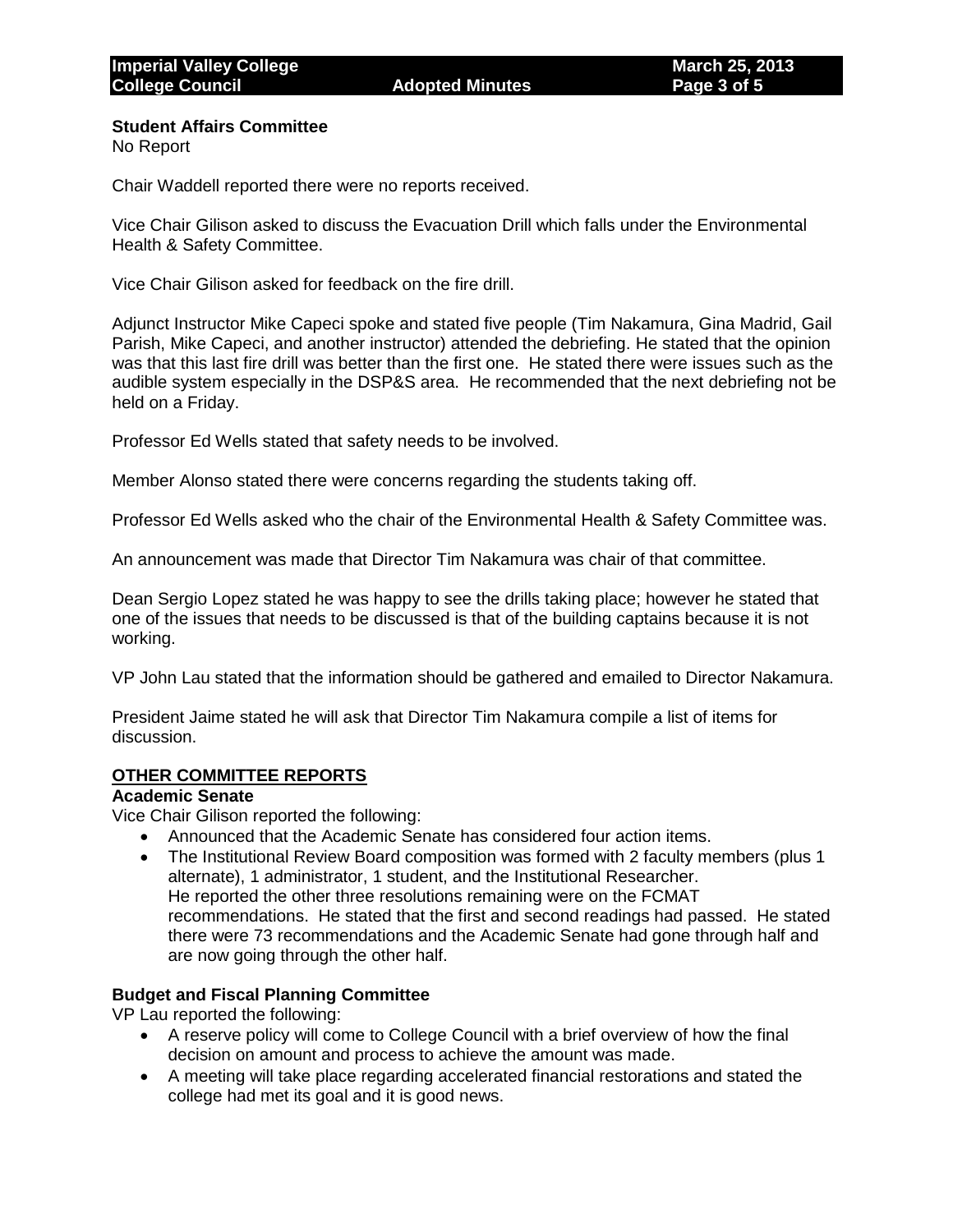#### **Technology Planning Committee**

Director Jeff Enz reported the following:

- Met last Thursday.
- Working through the Technology Plan, grid update, which drives the work that technology planning works on moving forward to the next year.
- Next meeting will take place on the second Thursday of the month, during campus hour.

## **CART Committee**

No Report.

## **Accreditation**

No Report.

## **Staffing Committee**

Chair Waddell reported the following:

- Committee is set to meet on April 15, 2013.
- There was discussion regarding the prioritization of faculty and non-faculty positions.

Vice Chair Gilison reported that Instructional Council will prioritize teaching faculty positions as well as the non-teaching positions under Instruction which include the library and lab coordinator positions, and Student Services Council will prioritize other non-teaching faculty positions. He stated the Curriculum committee would then review both lists and merge them into one list, which will go to the Staffing Committee.

## **DISCUSSION AND INFORMATION ITEMS**

- 1. Election of College Council Chair (Attachment A Standing Rules of the College Council)
- 2. Election of College Council Vice Chair (Attachment A Standing Rules of the College Council)

Chair Waddell stated it has been two years and the time for elections was here. She stated that the term would begin in the fall and end with the spring semester.

This item is to be moved for Action for the next meeting.

# **ACTION ITEMS**

# **1. Ad Hoc Committee to Review FCMAT Recommendations - Committee Composition**

M/S/C Gilison/Alonso to approve the Ad Hoc Committee to Review FCMAT Recommendations and to include the following on the committee:

- 1. 1 student
- 2. 1 faculty
- 3. 1 classified
- 4. 1 CMCA
- 5. 1 administrator

Motion Passed.

### **Discussion:**

Clarification was made that the members do not have to be part of College Council.

Vice Chair Gilison stated that it may be difficult to find an administrator who is not on the START committee to be on the College Council's FCMAT Committee and said it was a strong recommendation to have an administrator but not a mandate.